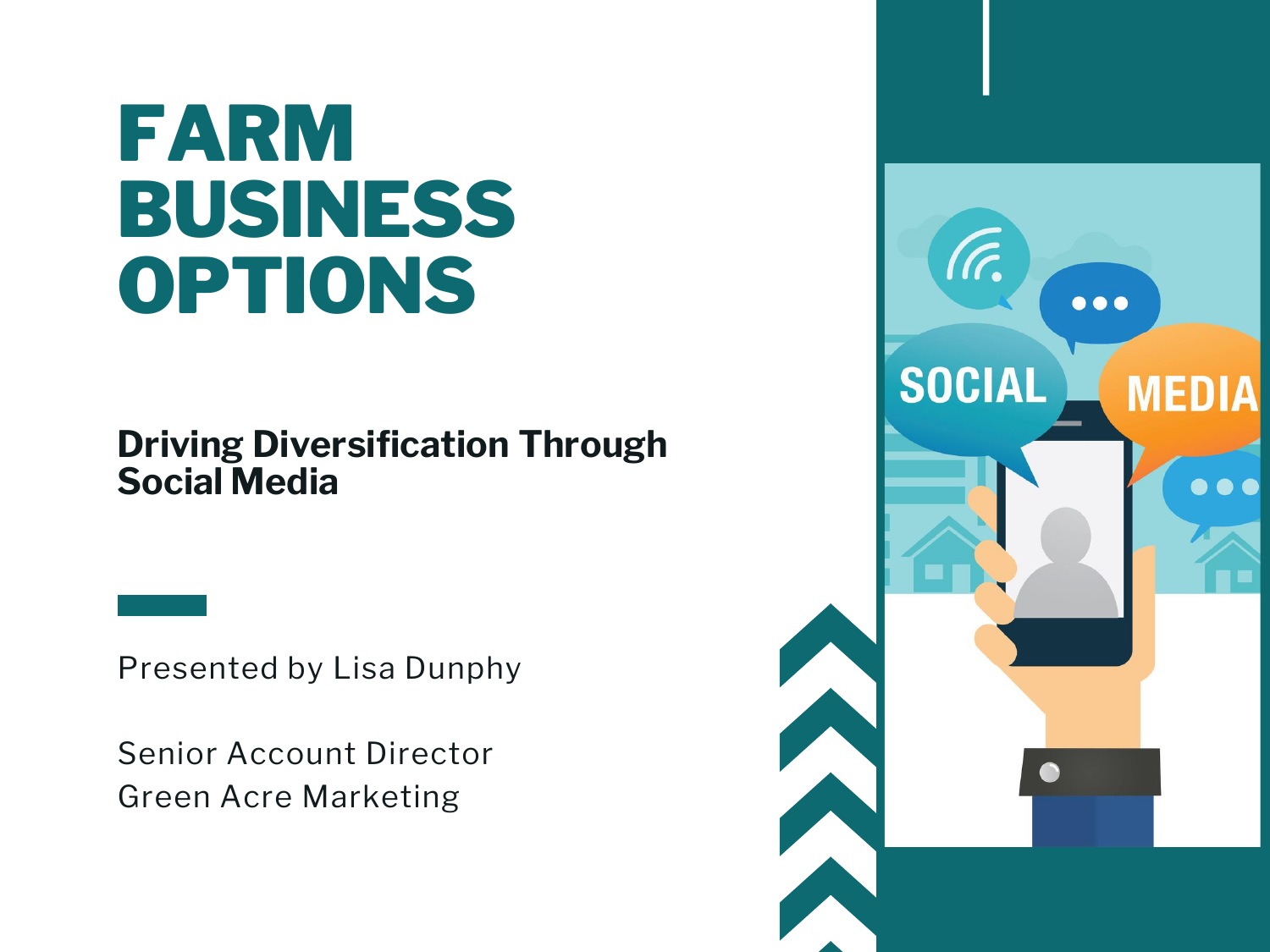## A BRIEF INTRODUCTION

Full 360° Marketing Agency that service the agricultural industry.



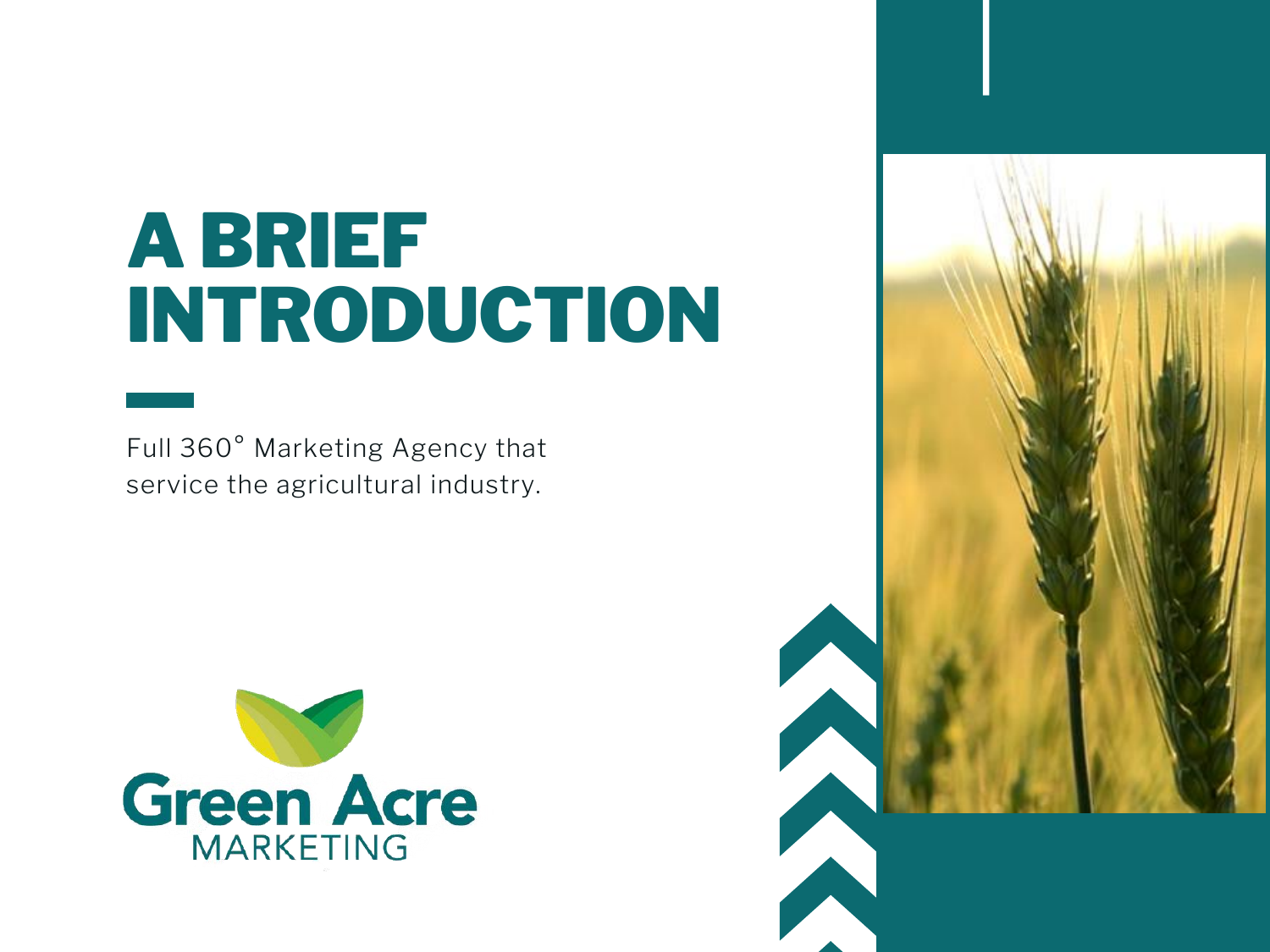





FARM BUSINESS OPTIONS

Driving Diversification Through Social Media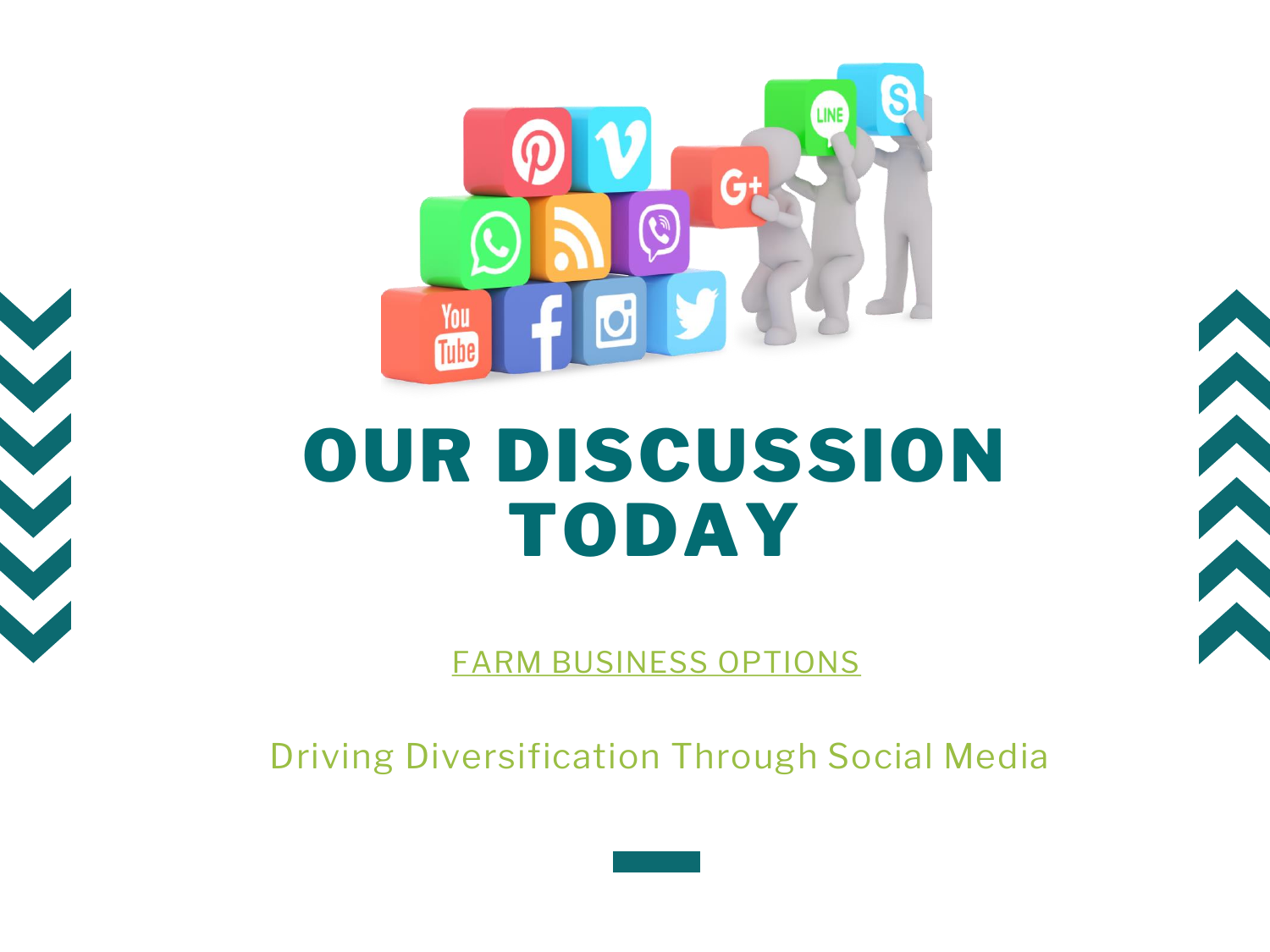In light of Social Media Marketing, is having a website still important?

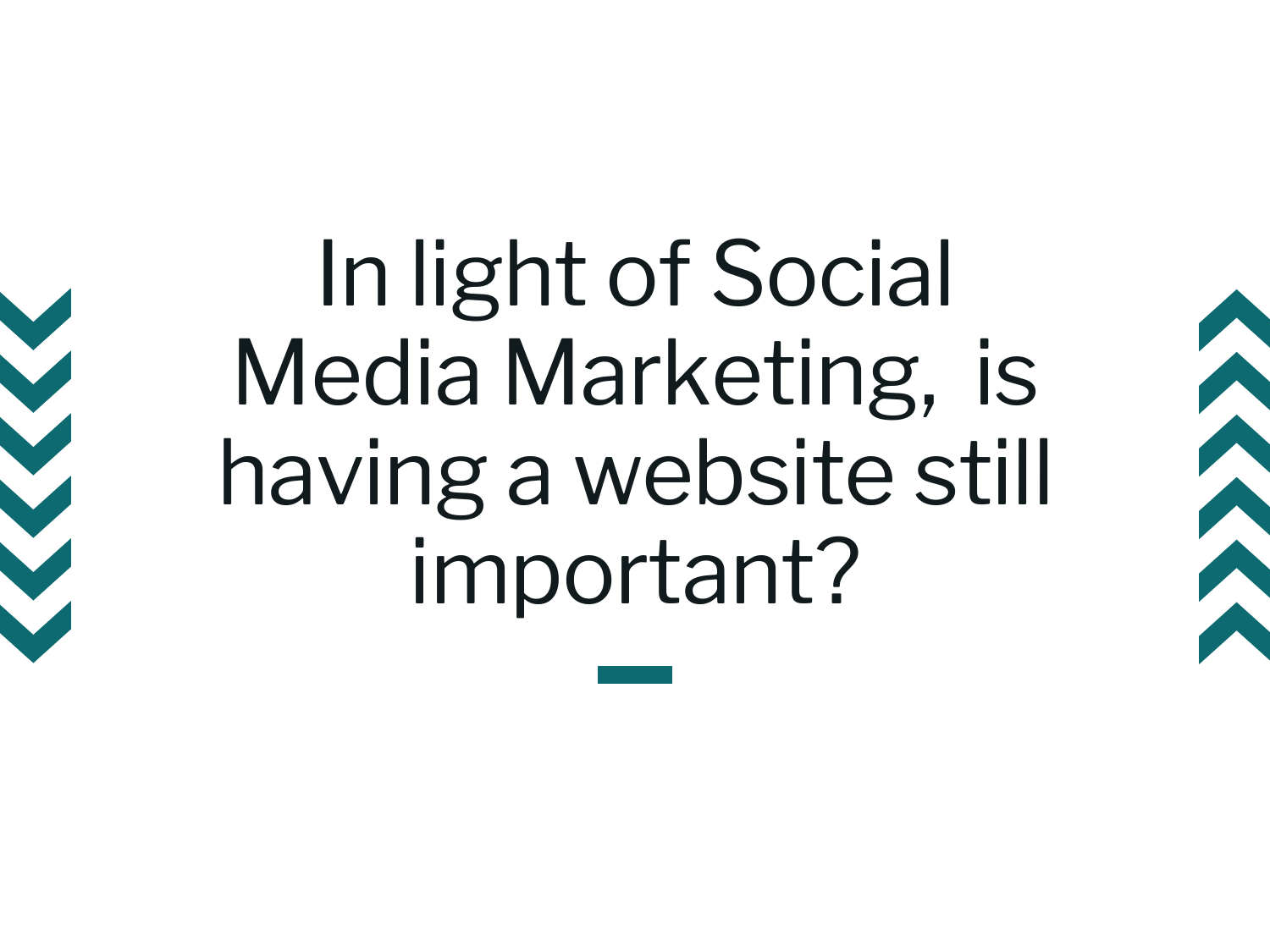

YES... these are the reasons why!



#### REASON # 1

Your website is your #1 marketing asset, selling tool & it tells your story!

If you plan on leveraging Social Media Marketing you will want to drive traffic to your website or landing page.

#### REASON # 2

73% of Irish consumers get frustrated if a business does not have a website.

#### REASON #3

A website is vitally important to showcase your brand/product offering & builds credibility amongst consumers.

#### REASON #4

80% of consumers go online to find and research a local business.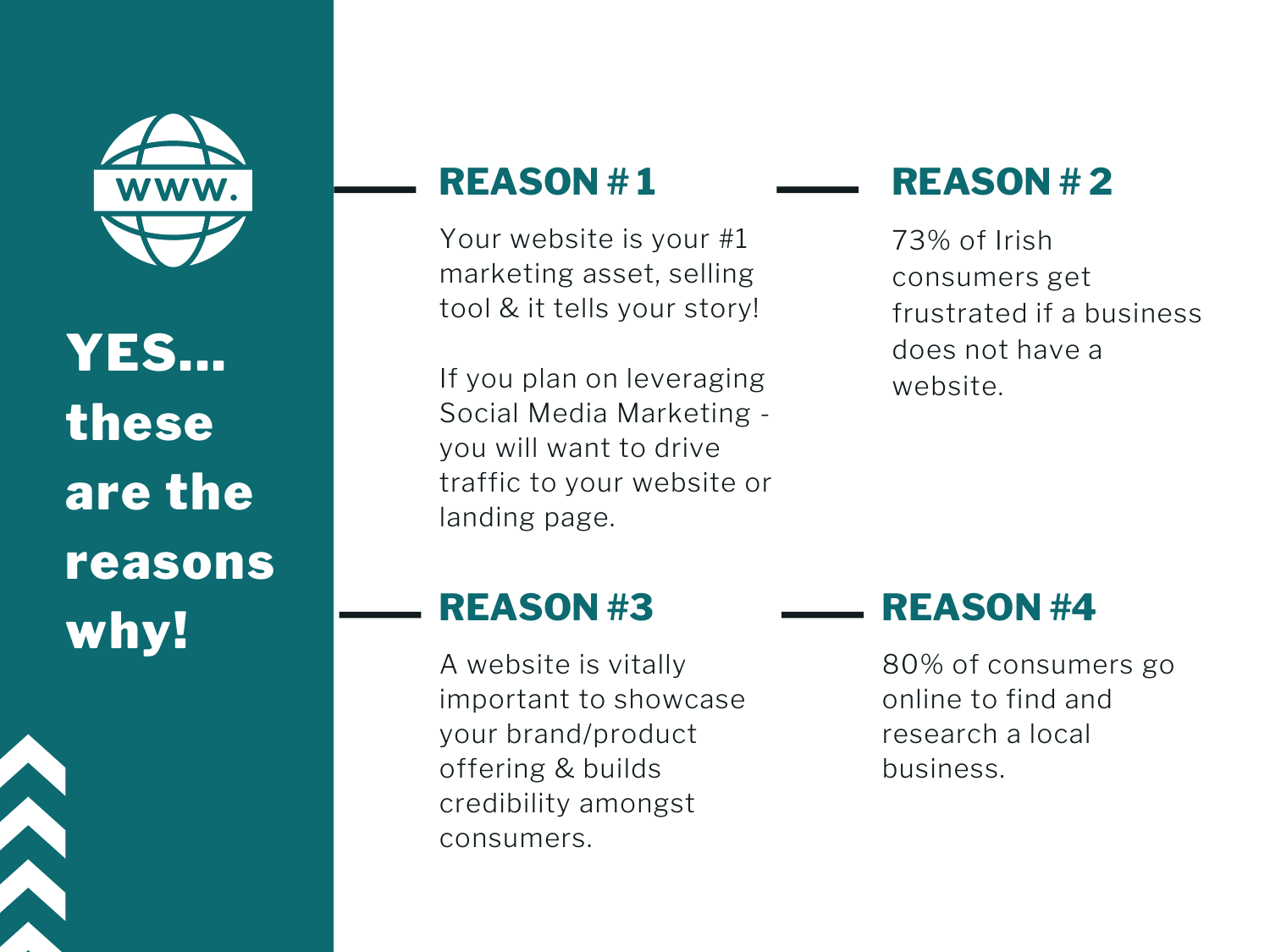## What is Social Media Marketing?

*"Social Media Marketing is the process of creating tailored content for each social media platform to drive engagement and promote your business.'*

SOCIAL **MEDIA** 

 $\Omega$ 

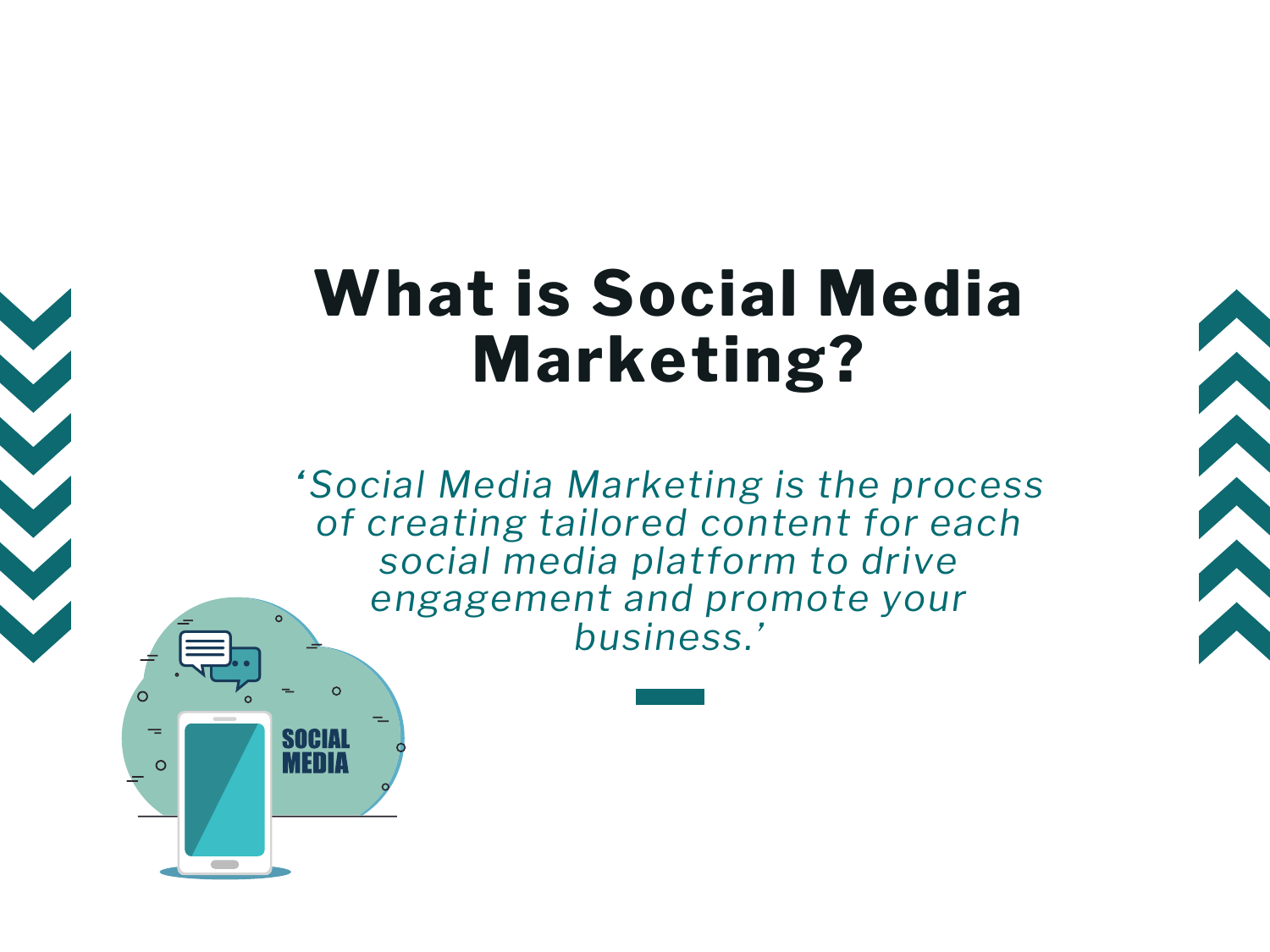## Why is it so important today?

- *71% of consumers who have a positive experience with a brand on Social Media are likely to recommend the brand to their friends & family.*
- *90.4 % of Millennials, 77.5 % of Generation X, & 48.2% of Baby Boomers are active Social Media users.*

| 2?2 |  |
|-----|--|
|     |  |
|     |  |
|     |  |
|     |  |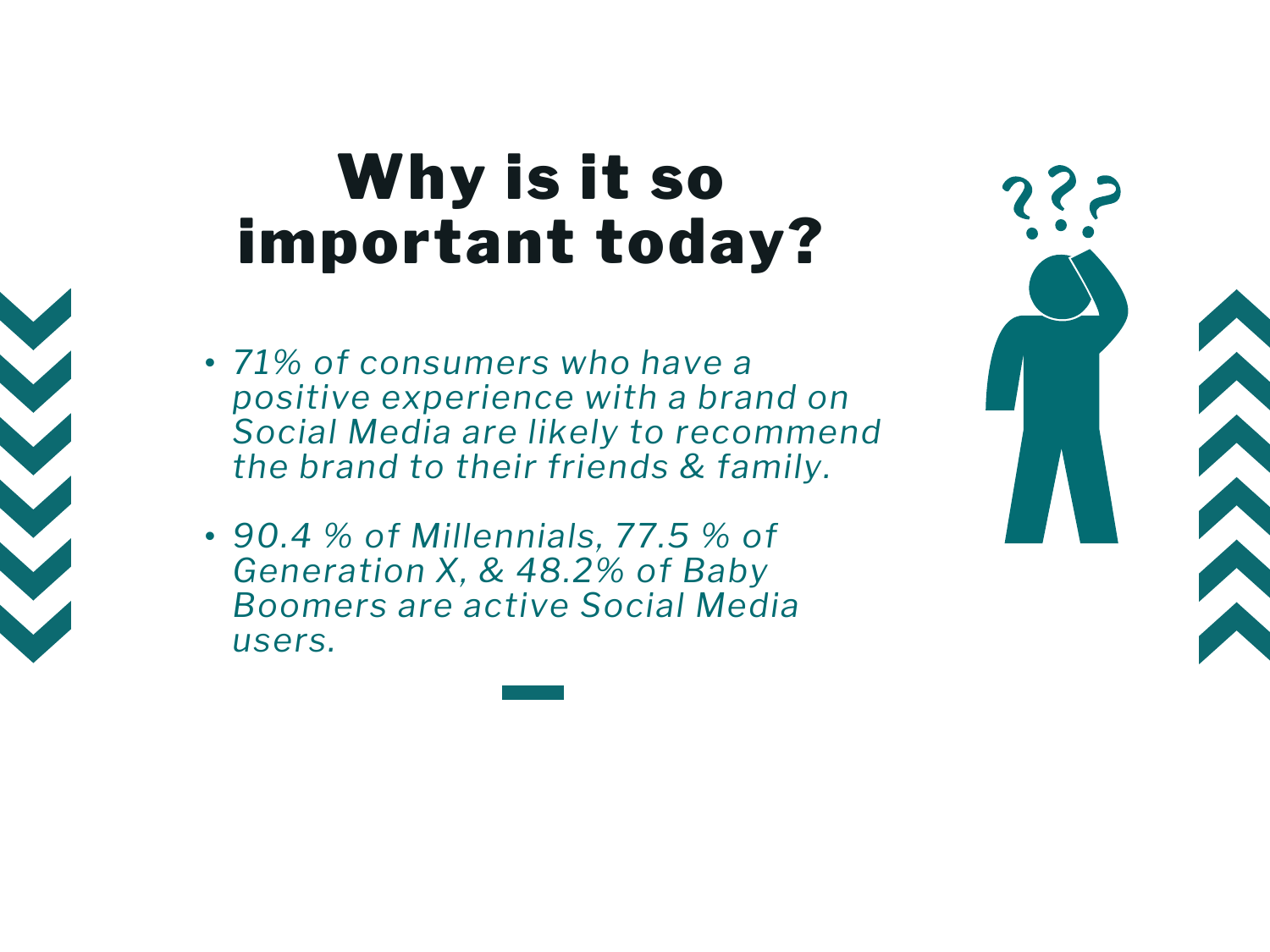

Social **Media Strategy** 

**Where** to start?

#### GOALS

Set meaningful goals that make sense for your business.

#### AUDIENCE

Research your target audience.

#### ESTABLISH YOUR METRICS

Post reach.

Link clicks & tracking clicks per campaign.

Engagement.

#### COMPETITOR ANALYSIS

Determine what's working for them.

Take inspiration.

#### CONTENT

Create a content theme.

User generated content & stories.

Be timely, be responsive & engage with customers.

#### MONITOR/ ANALYSIS

This allows you to determine what content is working best for you.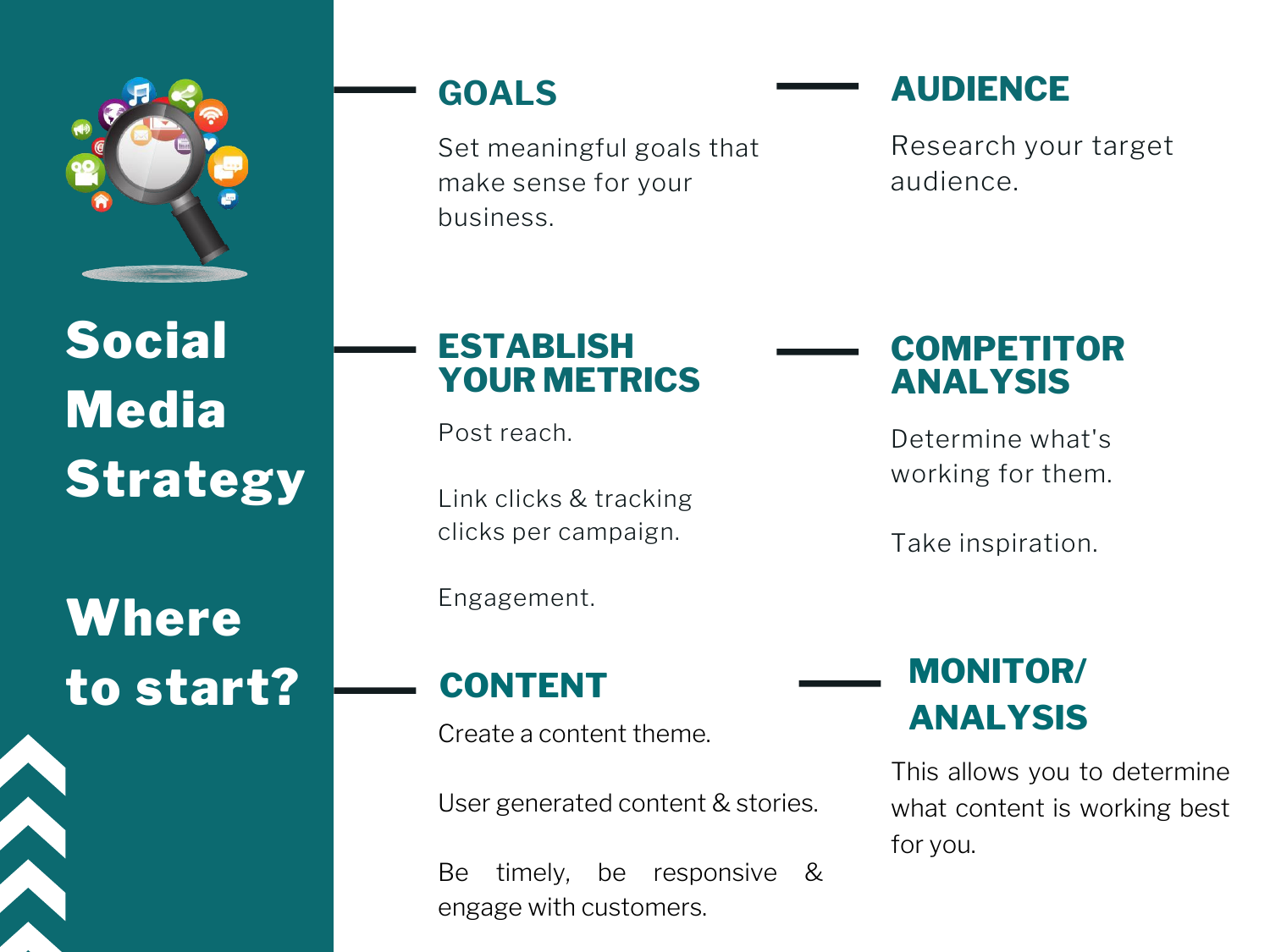#### SOCIAL MEDIA PLATFORMS





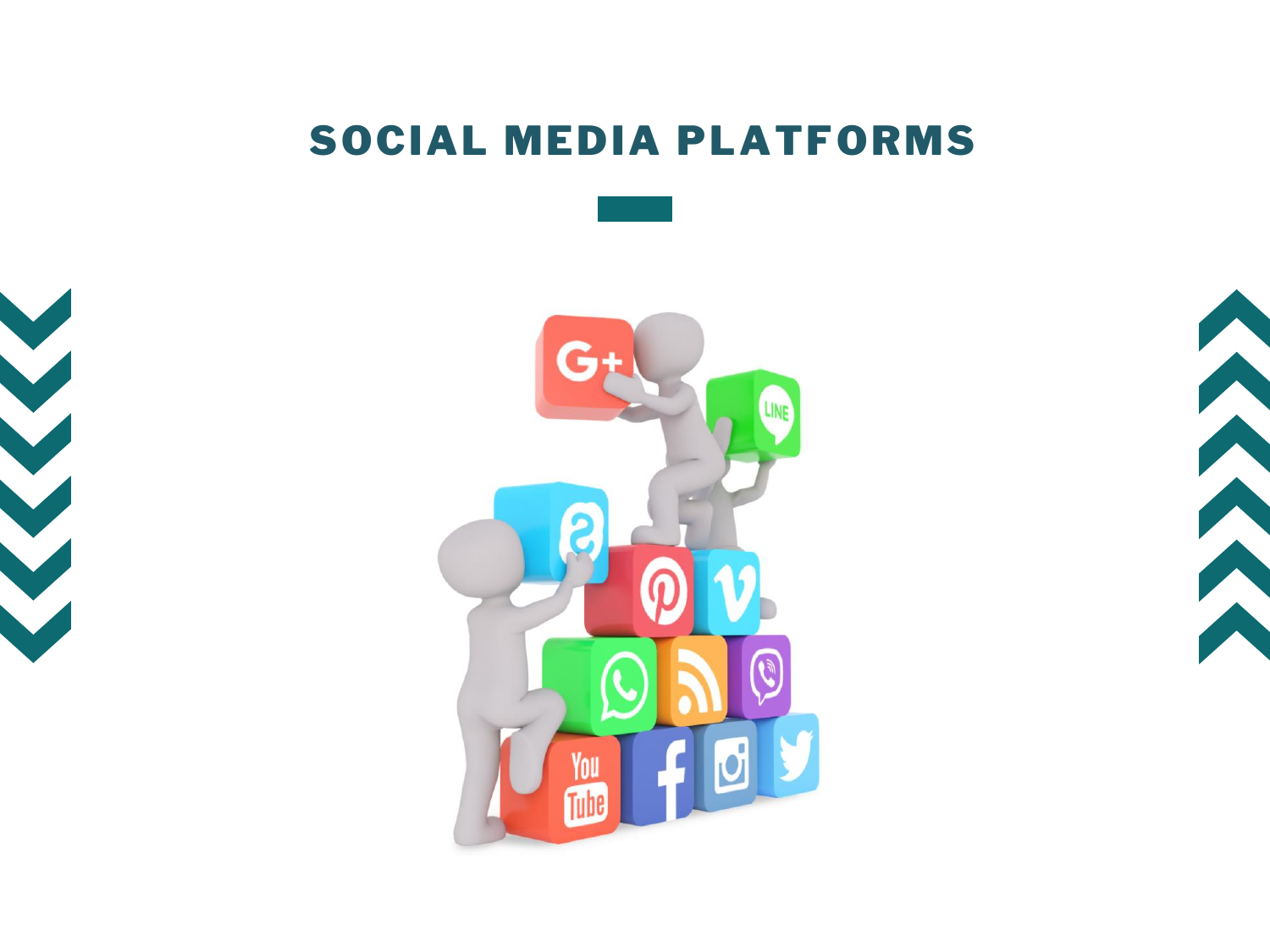### FACEBOOK

Largest social media platform in Ireland with 2.6M daily users.

Largest age group 24 - 45 years old.

Content in the form of stories, Facebook lives, static posts/GIFs, carousels.

Content is primarily consumed via video and more lifestyle focused.



## Instagram

Instagram is the second largest social media platform in Ireland with 1.6M daily users.

70% of users are under the age of 35, largest group 18-29 years old.

Content is in the form of stories, story highlights, reels, high quality visuals & is lifestyle, brand & product focused.

# Hashtags.

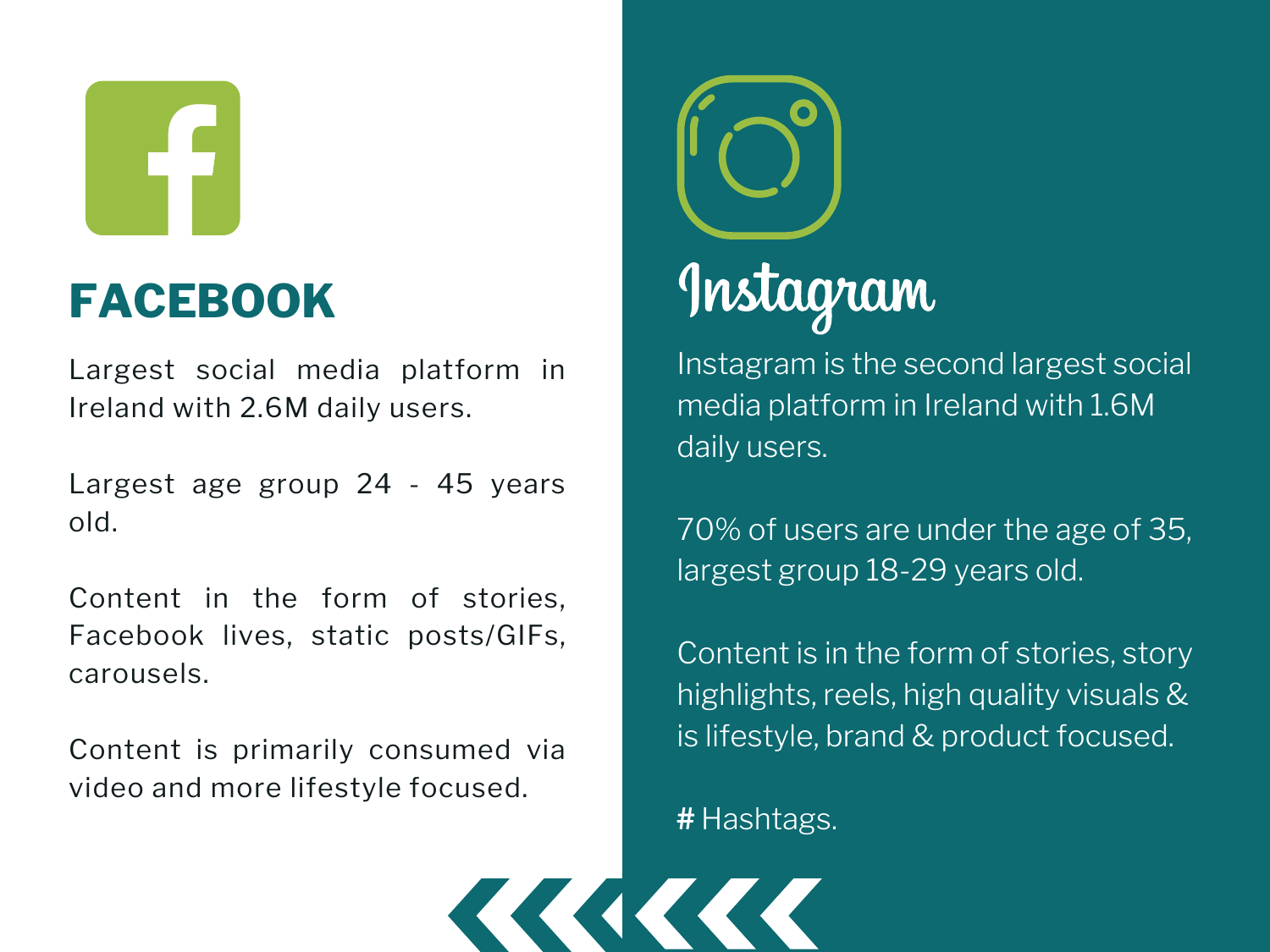

#### TWITTER

Third largest social media platform in Ireland.

Largest age group 35 - 44 years old.

Content in the form of real time news stories & trending tropics.

Content is consumed via video, fleets, conversational in short form & engaging.

# Hashtags.

#### LINKEDIN

The largest business to business platform in the world.

More a professional sharing space for networking & building key connections & nurturing business relationships.

Content is in the form of thoughtleadership articles, sharing business success stories.

Used for recruitment, building business brands as well as own personal brands.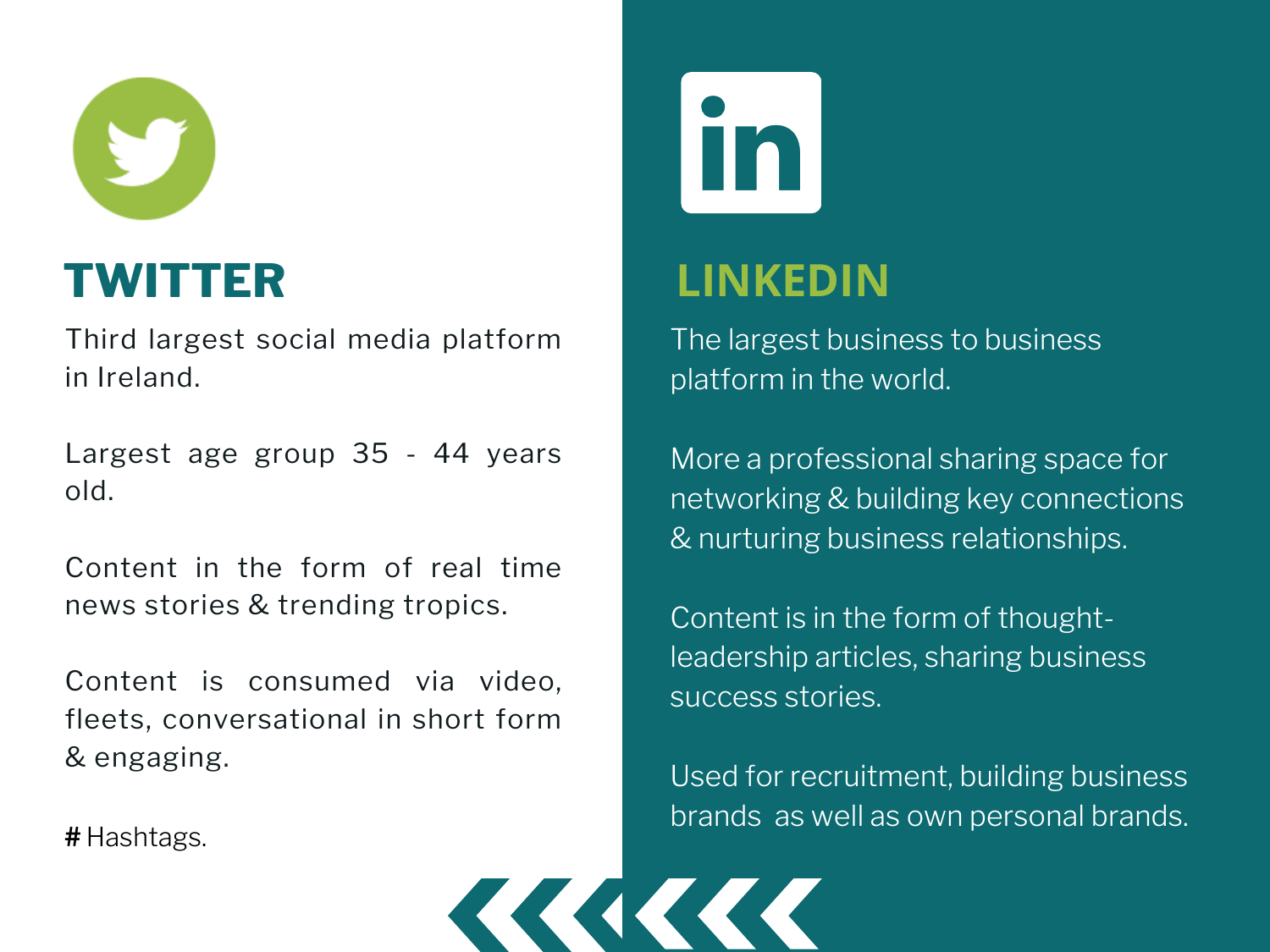Set goals that make sense for your business, take time to research your target audience & remember different platforms attract different audiences.

## KEY TAKE-AWAYS



Content is key - be consistent in your tone of voice, communication & timing.



Engage with your customers, continue to add value & build trust in your brand/product offering.



Assess what's working, what isn't & how to keep improving.